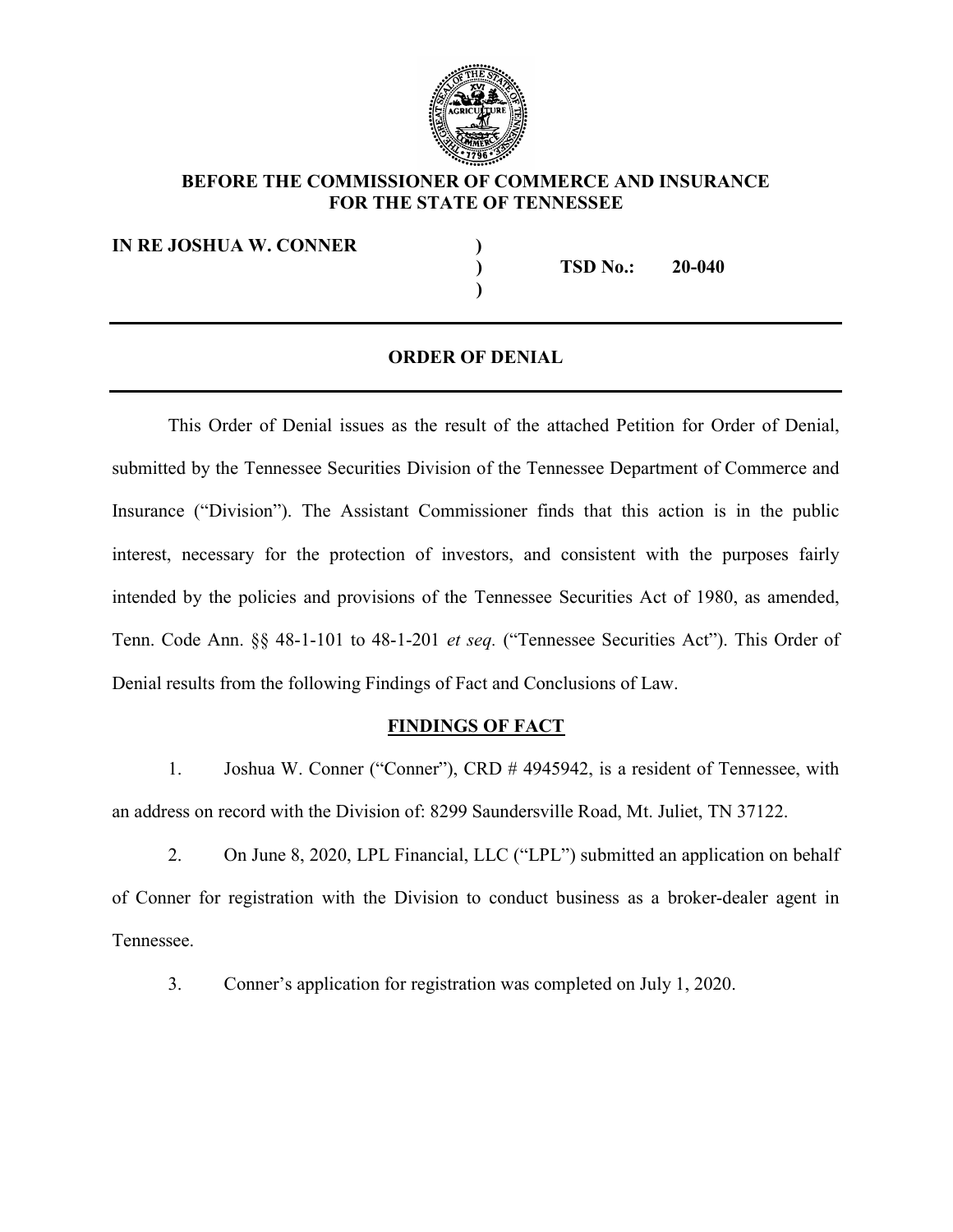4. As part of Conner's application, Conner disclosed that he was permitted to resign from MWA Financial Services, Inc. ("MWA"), where he had been registered as an agent, due to "taking of property."

5. Conner included a personal statement in his disclosure that read:

In February, 2019 I withdrew funds from Modern Woodman's "chapter account" to be used to pay for an event. A "chapter account" is a Modern Woodmen owned account that representatives can utilize to support fraternal programs within the community. Each fraternal benefit has a certain amount of money allotted to that benefit. Upon completion of the event, I still had money left over and mistakenly did not replenish the difference. Once I realized the mistake, I took full responsibility for the errors immediately.

6. On June 9, 2020, the Division sent a letter to LPL asking Conner to provide a comprehensive narrative explaining the circumstances surrounding his separation from MWA and to provide any FINRA correspondence associated with the separation.

7. On June 19, 2020, LPL provided a narrative from Conner, wherein Conner admitted that he did "keep some funds that was not payment" and "alter a few invoices." Conner further stated that over the last ten (10) years, he has "made a handful of mistakes."

8. Further, on June 19, 2020, LPL provided all requested FINRA correspondence.

9. In a letter from FINRA dated April 10, 2020, FINRA advised Conner that FINRA was conducting an inquiry with respect to a Form U5 filing made by MWA on Conner's behalf, and requested a written, signed statement from Conner.

10. On or about April 23, 2020, Conner provided FINRA with a written statement mirroring his disclosure to the Division, but adding in part, "There were no other instances where funds were taken."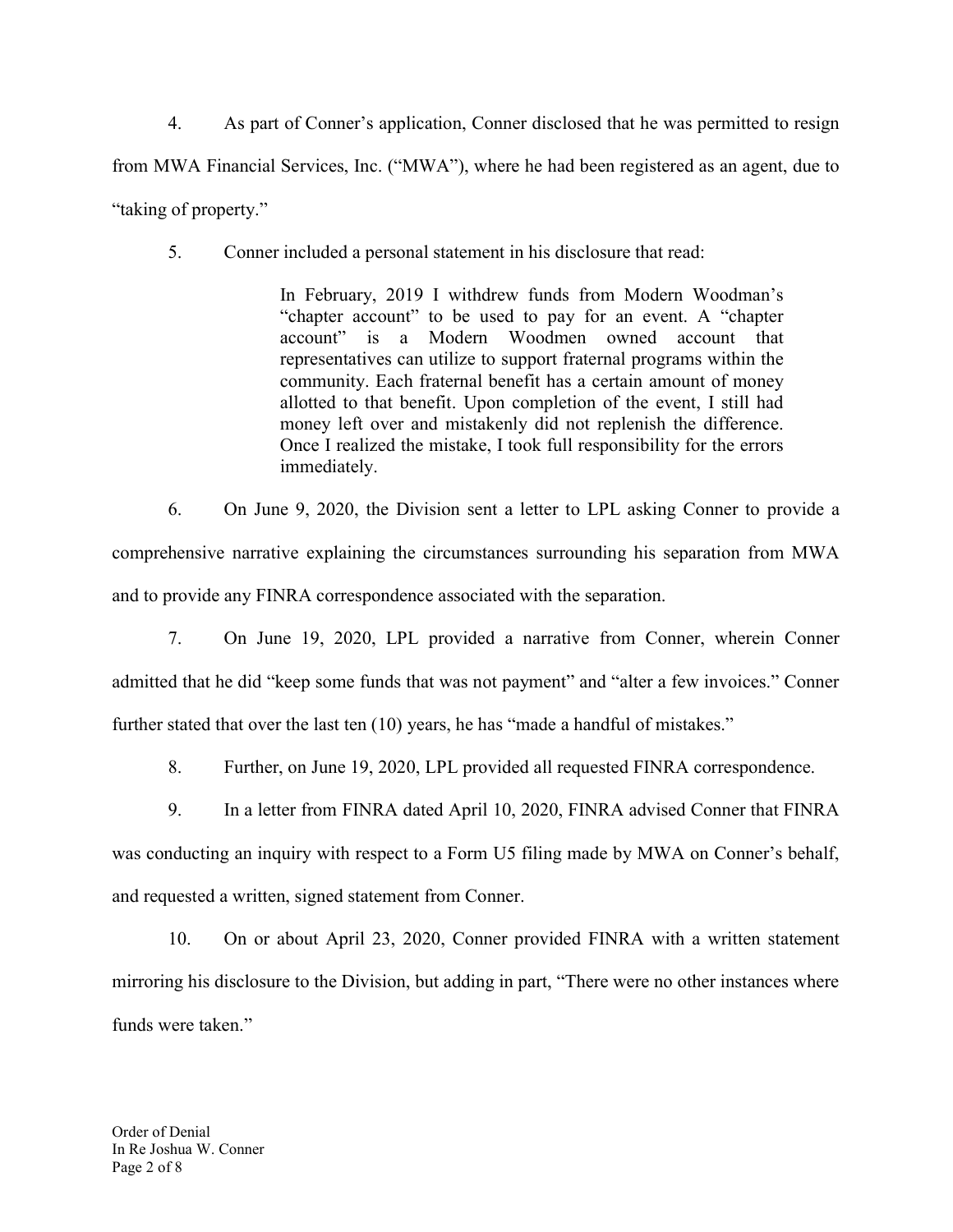11. On May 20, 2020, FINRA sent a letter to Conner asking for another written, signed statement providing more details about the MWA incident.

12. Conner fulfilled FINRA's request and submitted a response that mirrored his June

19, 2020, letter to the Division.

13. After reviewing this information, the Division sent a second letter to LPL on June

19, 2020, asking Conner to elaborate on his statement that he "did keep some funds that was not

payment" and "did alter a few invoices[,]" and to explain how much he kept.

14. On June 26, 2020, Conner responded to the Division's second letter, stating:

To the best of my recollection, I took \$2,500 - \$5,000 through 2018 and 2019 from funds that were left over from projects or from projects that were cancelled, or projects not held. To the best of my recollection, I altered 5-10 invoices over that two year window to reflect those unfinished projects and cancelled projects were completed. To the best of my recollection, the amounts ranged from \$50 to \$500 during those 5-10 times funds were taken over that period of time. My intentions were to utilize those funds for future projects or use towards work related expenses however I did not keep record of it. I did ask my supervisor for the opportunity to pay back what I owed when confronted with it and he told me that wasn't necessary. I am incredibly sorry for the mistakes I have made in handling these chapter funds and accounts.

15. On July 1, 2020, the Division sent a third letter to LPL asking Conner to explain when the taking of funds began and how MWA came to discover the missing money.

16. On July 1, 2020, Conner responded to the third letter stating, "[T]he time frame I took funds was in the calendar years of 2018 and 2019." Conner further explained in the letter that his supervisor asked him "point blankly about taking some of the funds that was left over and I told him I did take them. He also asked me about an invoice that pertained to it and I told him I altered it."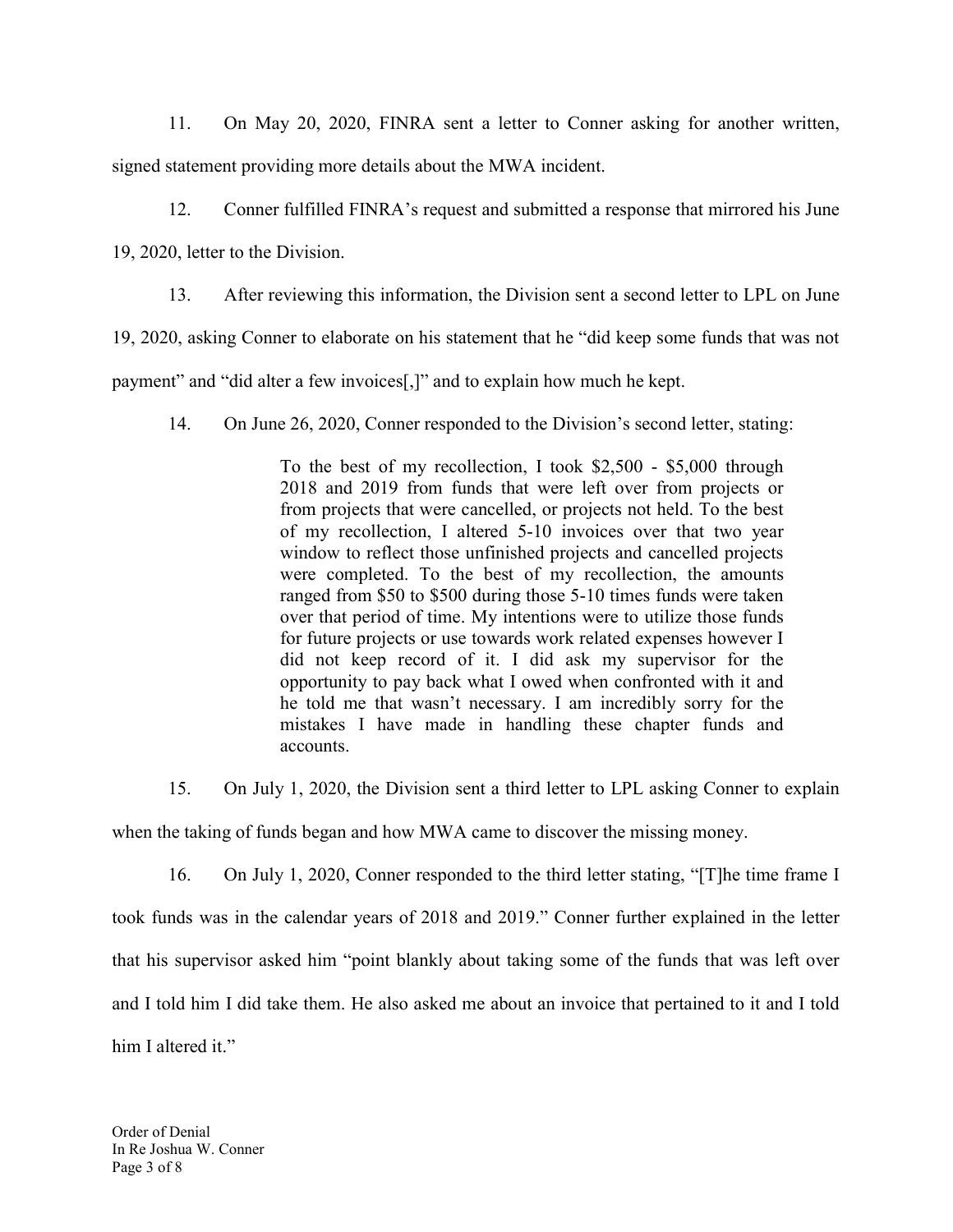17. The Division's investigation revealed, contrary to Conner's written statements to FINRA and the Division, that Conner took twenty thousand, nine hundred forty-nine dollars and sixty cents (\$20,949.60) by falsifying reimbursement requests and making debit card purchases that were not for fraternal activities between 2017 and 2019.

#### CONCLUSIONS OF LAW

18. The Tennessee Securities Act places the responsibility for its administration with the Commissioner of the Department of Commerce and Insurance ("Commissioner"). The Division is the lawful agent through which the Commissioner discharges this responsibility pursuant to Tenn. Code Ann. § 48-1-115.

19. Tenn. Code Ann. § 48-1-115 and Tenn. Comp. R. & Regs. 0780-04-01-.04(1)(b)4. expressly empower the Assistant Commissioner to issue orders of effective registration, orders of denial, and other orders not involving any sanctions.

20. Tenn. Code Ann. § 48-1-112(a)(1), (a)(2)(A), (a)(2)(B), and (a)(2)(G) provides that the Commissioner may by order deny registration upon finding that: the order is in the public interest and necessary for the protection of investors; the applicant filed an application for registration which includes any untrue statement of a material fact or omits to state any material fact required to be stated therein or necessary to make the statements therein, in light of the circumstances under which they were made, not misleading; the applicant willfully violated or willfully failed to comply with any provision of the Act or any rule under the Act; or the applicant engaged in dishonest or unethical practices in the securities business.

21. Tenn. Comp. R. & Regs. 0780-04-03-.02(6)(b)17. provides that violating any rule of a national securities exchange or national securities dealers association [now FINRA] of which it is a member with respect to any customer, transaction, or business in this state, shall be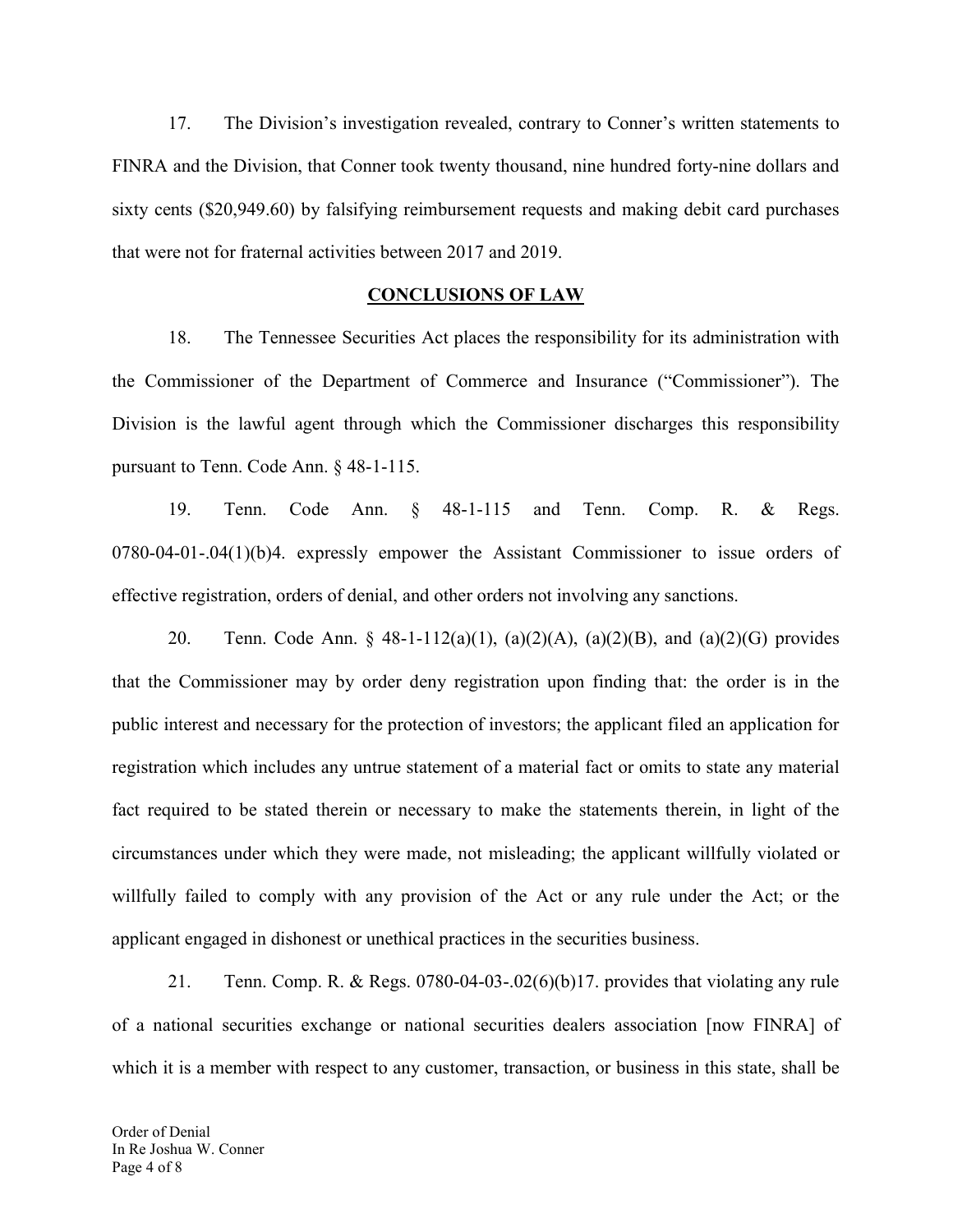deemed dishonest or unethical business practices by an agent under Tenn. Code Ann.  $§$  48-1-112(a)(2)(G).

22. FINRA Rule 2010 requires a member, in the conduct of its business, to observe high standards of commercial honor and just and equitable principles of trade.

23. The Findings of Fact demonstrate that Conner filed an application for registration which includes an untrue statement of a material fact or omits to state a material fact required to be stated therein or necessary to make the statements therein, in light of the circumstances under which they were made, not misleading, when he first stated that he "mistakenly did not replenish the difference[,]" then admitted he took between two thousand, five hundred dollars (\$2,500) and five thousand dollars (\$5,000) between 2018 and 2019, but was found to have taken twenty thousand, nine hundred forty-nine dollars and sixty cents (\$20,949.60) between 2017 and 2019, in violation of Tenn. Code Ann.  $\S$  48-1-112(a)(2)(A).

24. The Findings of Fact show that applicant Conner committed dishonest and unethical business practices when he took twenty thousand, nine hundred forty-nine dollars and sixty cents (\$20,949.60) from MWA between 2017 and 2019, in violation of Tenn. Code Ann.  $§$  48-1-112(a)(2)(G).

25. The Findings of Fact exhibit that Conner willfully violated or willfully failed to comply with any provision of the Act or any rule under the Act, in violation of Tenn. Code Ann.  $\S$  48-1-112(a)(2)(B), when he violated Tenn. Comp. R. & Regs. 0780-04-03-.02(6)(b)17. and FINRA Rule 2010 by failing to observe high standards of commercial honor when he took twenty thousand, nine hundred forty-nine dollars and sixty cents (\$20,949.60) from MWA between 2017 and 2019.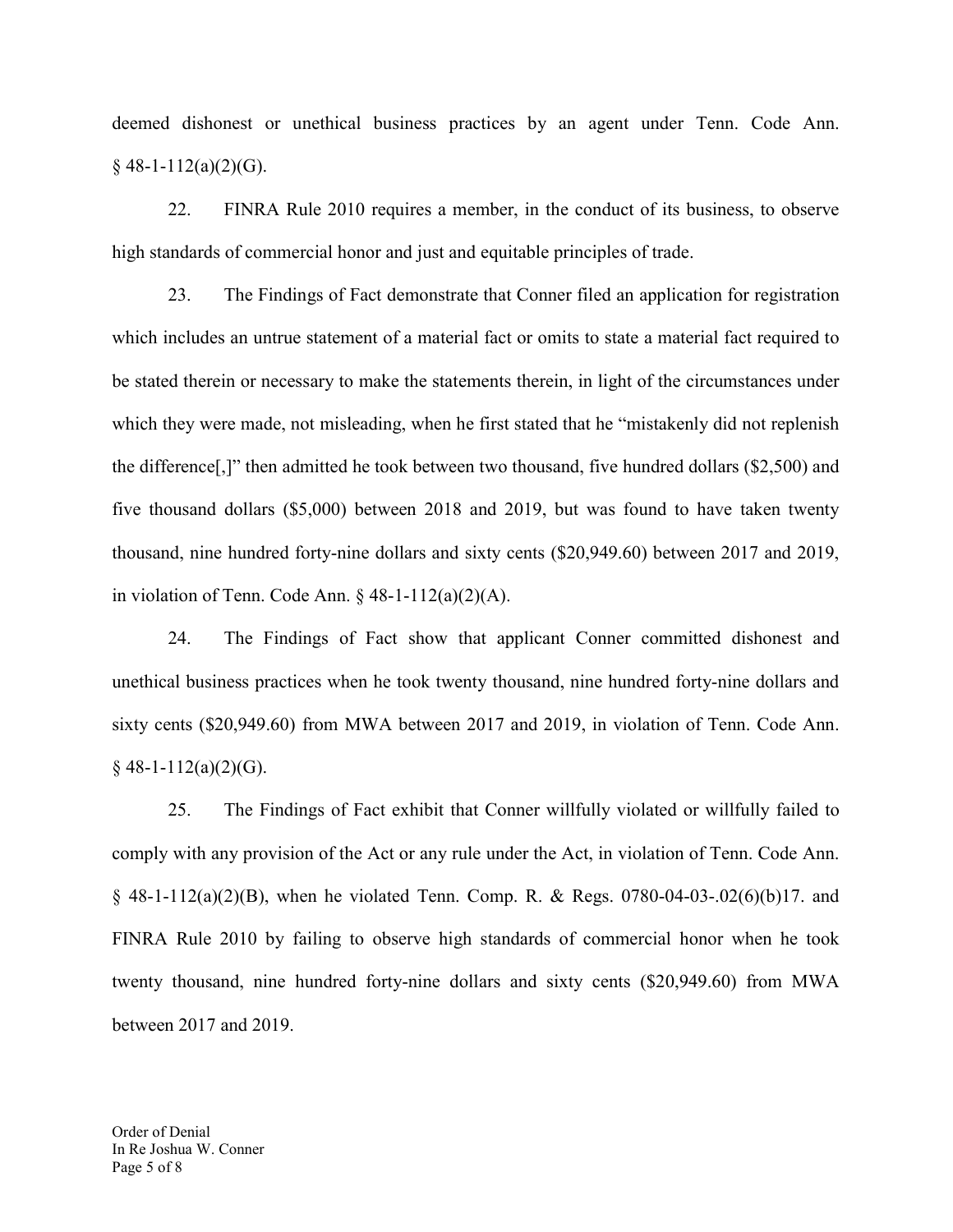26. Conner's conduct provides sufficient grounds for the denial of his application for registration as a broker-dealer agent pursuant to Tenn. Code Ann. § 48-1-112(a)(1) and  $(a)(2)(G)$ .

## ORDER

# NOW, THEREFORE, in consideration of the foregoing, it is ORDERED that:

1. Joshua W. Conner's application for registration as a broker-dealer agent in the

state of Tennessee is DENIED.

2. The applicant is advised that he has the right to a hearing on all matters raised in this Order of Denial. If the applicant wishes to exercise his right to a hearing, notice must be provided in writing to:

### Garron Amos Associate General Counsel Tennessee Department of Commerce and Insurance Davy Crockett Tower 500 James Robertson Pkwy Nashville, TN 37243

3. The notice must be received within ten (10) calendar days of receipt of this Order. If the request is not timely received, this Order shall become effective as of 12:00 PM Central Time on the tenth day following service.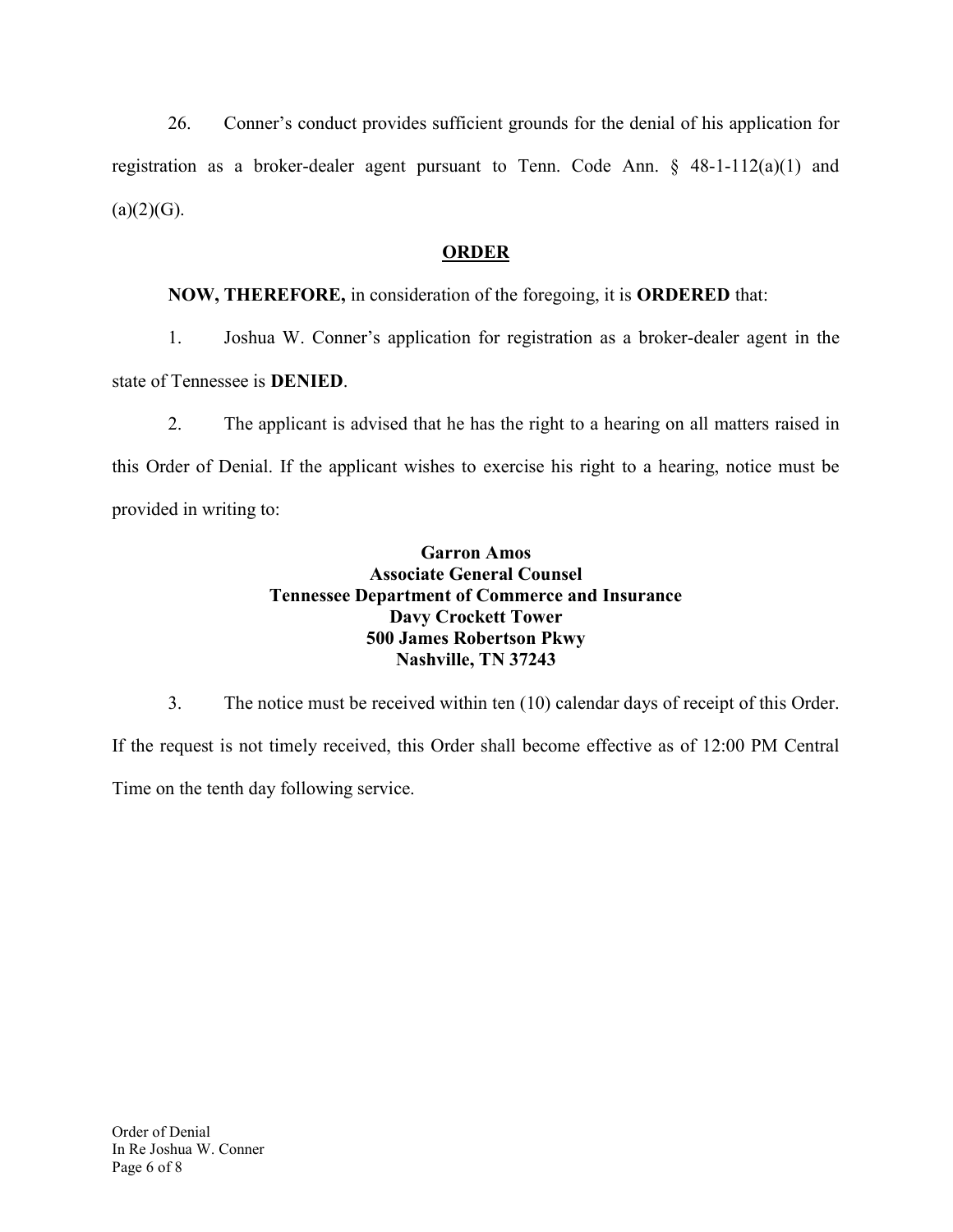4. If a hearing is requested, and a notice of hearing and charges is pursued, the Division may request additional relief not requested in its petition, including but not limited to civil penalties and the costs of the hearing.

ENTERED AND EXECUTED July  $\frac{23}{100}$ , 2020.

 $\frac{C_{i}}{E B(JUQ)}\frac{1}{2202010:02\text{ CDT}}$ 

Elizabeth Bowling Assistant Commissioner for Securities Department of Commerce and Insurance